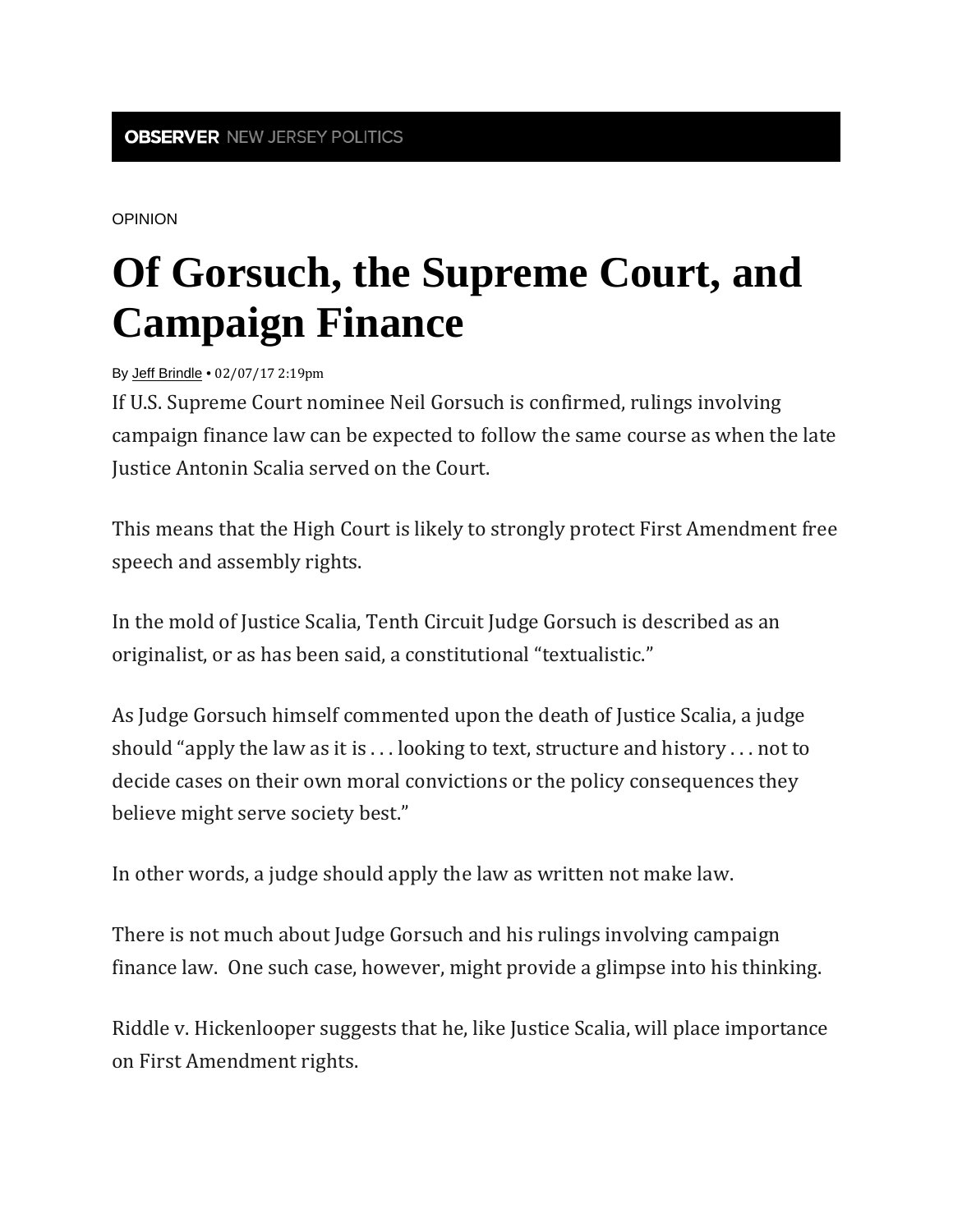In Riddle, Judge Gorsuch agreed with the opinion that found different contribution limits for major and minor party candidates unconstitutional.

But rather than just citing the equal protection clause, the judge added "the act of contributing to political campaigns implicates a 'basic constitutional freedom,' one lying 'at the foundation of a free society,' and enjoying a significant relationship to the right to speak and associate—both expressly protected First Amendment activities."

This has reformers alarmed. In his article, Trump Denounced "Broken System" of Big Money Politics. Neil Gorsuch Could Make It Worse, Jon Schwarz fears that "Neil Gorsuch  $\ldots$  would take the broken campaign finance system and, rather than fixing it, potentially smash it with a sledgehammer."

Schwarz further writes "his record suggests he could quite possibly vote for the final removal of all limits for everyone."

While Judge Gorsuch's mention of "right to associate" in the Riddle case suggests that he could vote to end the ban on soft money to national parties in Louisiana Republican Party, et al. v. F.E.C., there is no evidence that he would decide to eviscerate contribution limits altogether. This is mere speculation.

In fact, strengthening political parties by eliminating soft money, or at least raising contribution limits applicable to them, and questioning the constitutionality of the Federal Election Campaign Act (FECA) provisions that regulate federal campaign finance activity by state and local parties would be a good thing.

With the scourge of dark money groups scarring the electoral landscape, the resurgence of accountable, regulated political parties would be of benefit to the public.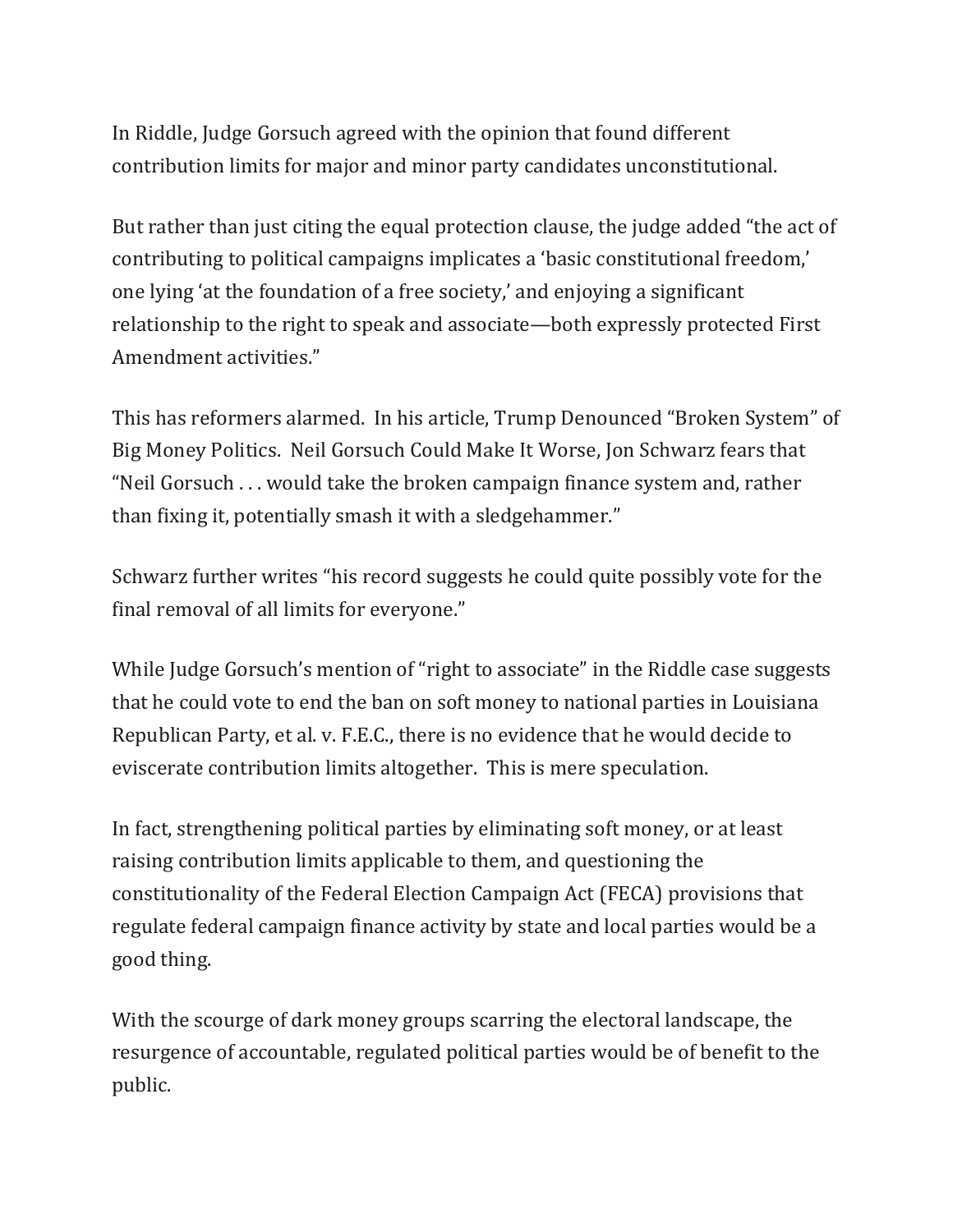In Buckley v. Valeo, the seminal decision of 1976 that has provided guidance on campaign finance law, the U.S. Supreme Court acknowledged a real or potential connection between corruption and political contributions.

Since that time, succeeding courts have done the same, including the current Robert's court in Citizens United, which, though permitting corporations and unions to spend independently, did retain the ban on direct contributions to candidates by corporations and unions.

One of the hopes of reform minded groups and individuals is for Citizens United to be overturned. Though overlooking the unintended consequences of McCain/Feingold in 2002, which was the initial spark plug for the growth of independent expenditures, reformers are looking to Citizens United to be rescinded. 

Yet, as was noted in an earlier column, overturning Citizens United is not likely to happen. Even if Judge Gorsuch is for some reason denied confirmation, President Trump would simply nominate another of the same philosophical ilk, leaving the only avenue for eliminating Citizens United being an amendment to the Constitution. In addition, there are others on the High Court that may well vacate their seats and be replaced during a Trump administration, ensuring the longevity of Citizens United.

Often overlooked in Citizens United is its strong support for disclosure, which was subsequently reinforced in Speech Now 2010 and Carey 2011.

Therefore, rather than focusing on Citizens United or Judge Gorsuch, those who desire strong campaign finance laws and a transparent electoral system, should step back, breathe deeply, and approach the issue pragmatically. Citizens United, whether liked or not, is a fait accompli.